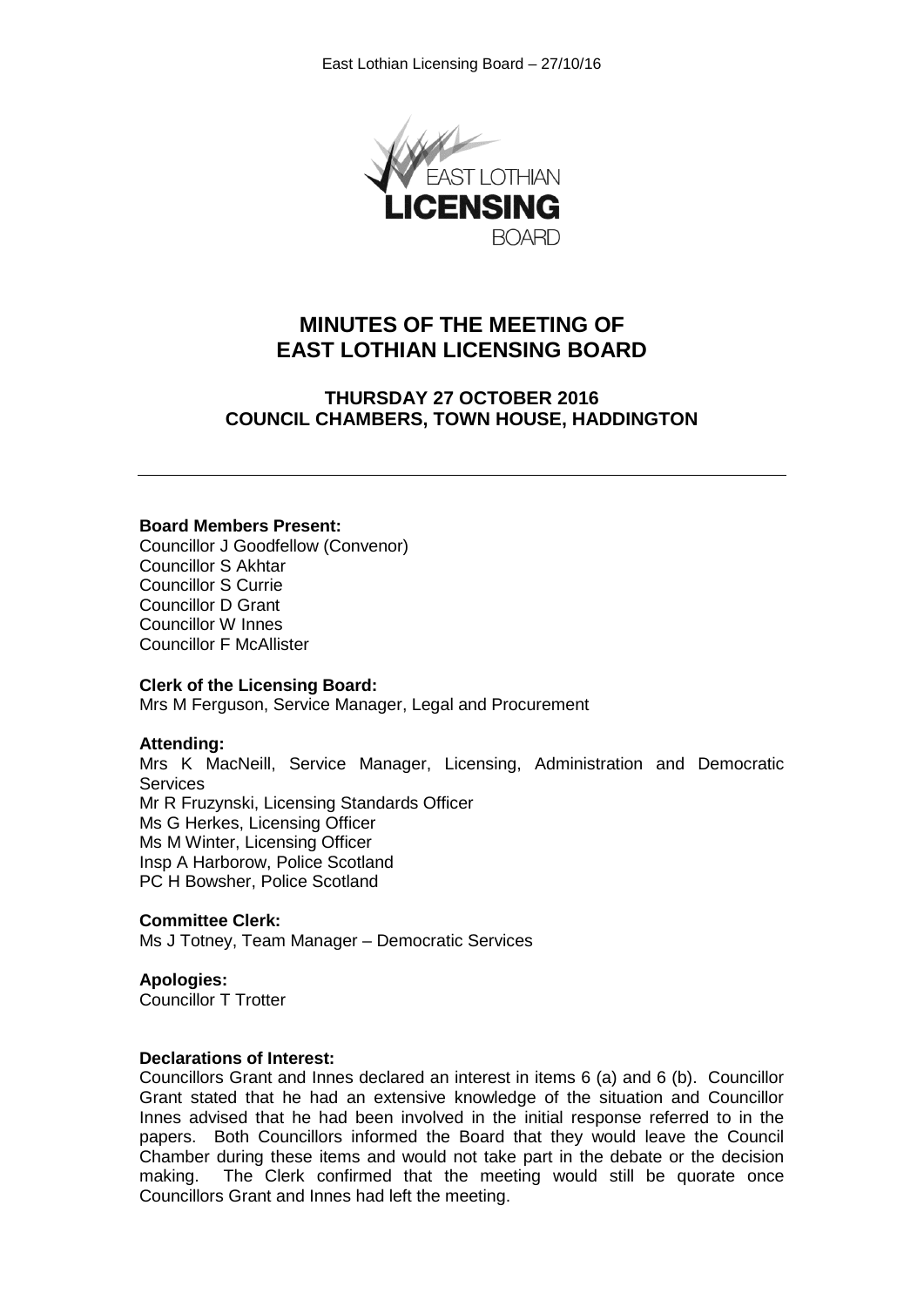## **1. MINUTES FOR APPROVAL**

The minutes of the Licensing Board meeting of 22 September 2016 were agreed to be a true record.

## **2. STATEMENT ON OCCASIONAL EXTENDED HOURS OVER THE FESTIVE PERIOD**

Councillor Goodfellow, Convenor, East Lothian Licensing Board advised that, in terms of Section 67 of the Licensing (Scotland) Act 2005, the Board has determined that it is appropriate to grant a general extension of licensed hours for the festive period. This extension will apply from Friday 16 December 2016 until Tuesday 3 January 2017 inclusive and will allow an extension of the terminal hour for the sale of alcohol during that period until 2 am. The extension will only apply to on-sales and not to off-sales of alcohol. There will be no general extensions beyond this although any applications for extended hours outwith this general extension will be considered on a case-by-case basis. It should be noted that such applications will required to be submitted no later than 1 December 2016. There is no need for licensees to apply for the general extension to 2 am. On sales premises can utilise these hours to the extent they consider appropriate.

## **3 PREMISES LICENCE – MAJOR VARIATION**

## **3 (a) The Longniddry Inn, Main Street, Longniddry**

Mr S McGowan, TLT Solicitors, was present to represent the applicant. Mr A Russell, Premises Manager and Mr J McWilliams, Punch Taverns, were also present.

The Clerk advised that the major variation seeks to amend on and off sales on Sundays from 12.30 pm to 11 am; amend the terminal hour on Thursdays from 11 pm to 1 am; allow bar meals outwith core hours; add outdoor drinking during core hours; and allow that the premises may open prior to core licensed hours for the provision of teas, coffees, breakfasts etc. The application states that no alcohol will be sold outwith core hours. She further advised that a public objection had been received. The Objector, Mr Wyzgowski, was represented by his wife.

Mr McGowan stated that his client was agreeable to a terminal hour of 10.00 pm for the outside area, as suggested by Police Scotland. He advised that following the objection from a neighbouring resident, the application would be amended to withdraw the request for a change to the terminal hour on Thursdays.

The Licensing Standards Officer (LSO) indicated that the establishment is well run and Police Scotland had nothing to add to their written report.

Councillors Innes, McAllister and Currie commented on the high quality of the venue and commented favourably on the fact that the application now reflected the concerns of local residents.

## **Decision**

East Lothian Licensing Board agreed to grant the major variation to the premises licence, as amended.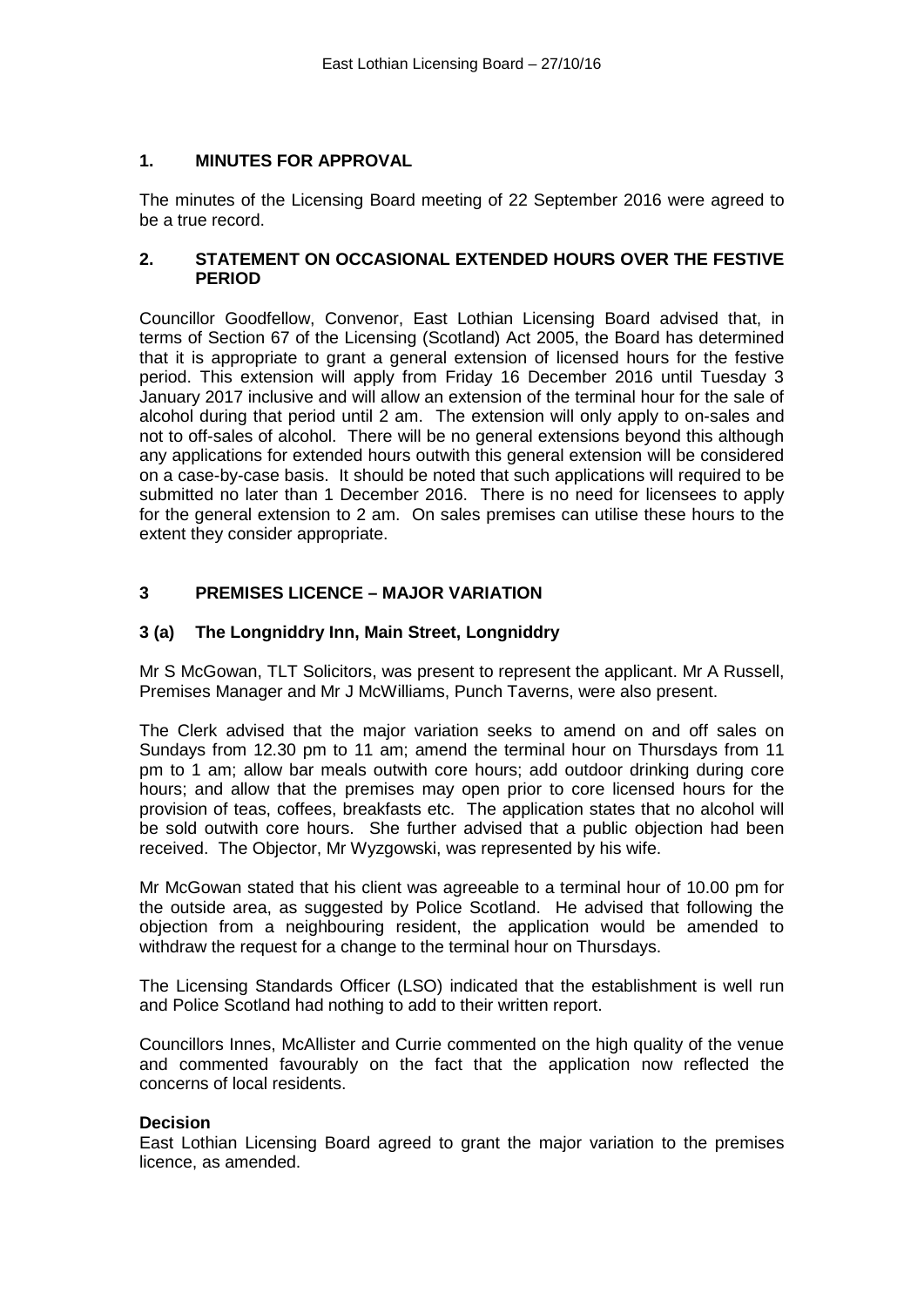## **3 (b) The Craig House, Carberry Road, Inveresk**

Mr C Grunert, John Gaunt and Partners, was present to represent the applicant. Ms F Guthrie, Designated Premises Manager was also present.

The Clerk advised that the major variation seeks to amend the operating plan to increase residential capacity from 180 to 246; change breakfast serving time from 7 am to 6.30 am; amend the layout plan to extend the Premier Inn by 22 bedrooms; and decrease the size of the outside drinking area to allow for the extension.

Mr Grunert provided background information regarding the application; highlighted the fact that the Premier Inn bedrooms are licensed; stressed that the capacity in the bar area would not be increasing; and undertook to look into the representations in relation to planning for the external drinking area.

The LSO reported that the premises are well run and Police Scotland had nothing to add to their written report.

Board Members were unanimous in their support and commented on that the extension to the Premier Inn reflects the growth of East Lothian as a tourist destination.

## **Decision**

East Lothian Licensing Board agreed to grant the major variation to the premises licence.

## **4 REQUEST FOR REVIEWS OF PREMISES LICENCES**

The Clerk presented a report seeking the Board's agreement to instigate review proceedings in respect of premises licences where the annual fee for 2016/17 remains unpaid, that being a breach of the mandatory conditions attached to those premises licenses.

The Clerk provided updated details of the seven premises where the annual fee for 2016/17 remains unpaid.

Councillor Currie expressed concern that there are unpaid fees every year.

Councillor Goodfellow thanked the Licensing team for all their hard work in ingathering fees.

## **Decision**

East Lothian Licensing Board agreed to:

- i. hold a review hearing in respect of the premises licences listed in appendix 1, as amended, on the basis that the annual fees for 2016/17 have not been paid and this constitutes a breach of mandatory condition number 10 and is a ground for review hearings, at the Board's initiative in terms of Section 37 of the Licensing (Scotland) Act 2005.
- ii. Delegate to the Clerk of the Board the authority to cancel any review hearings in respect of those premises that pay the annual feel prior to the date of the said hearing.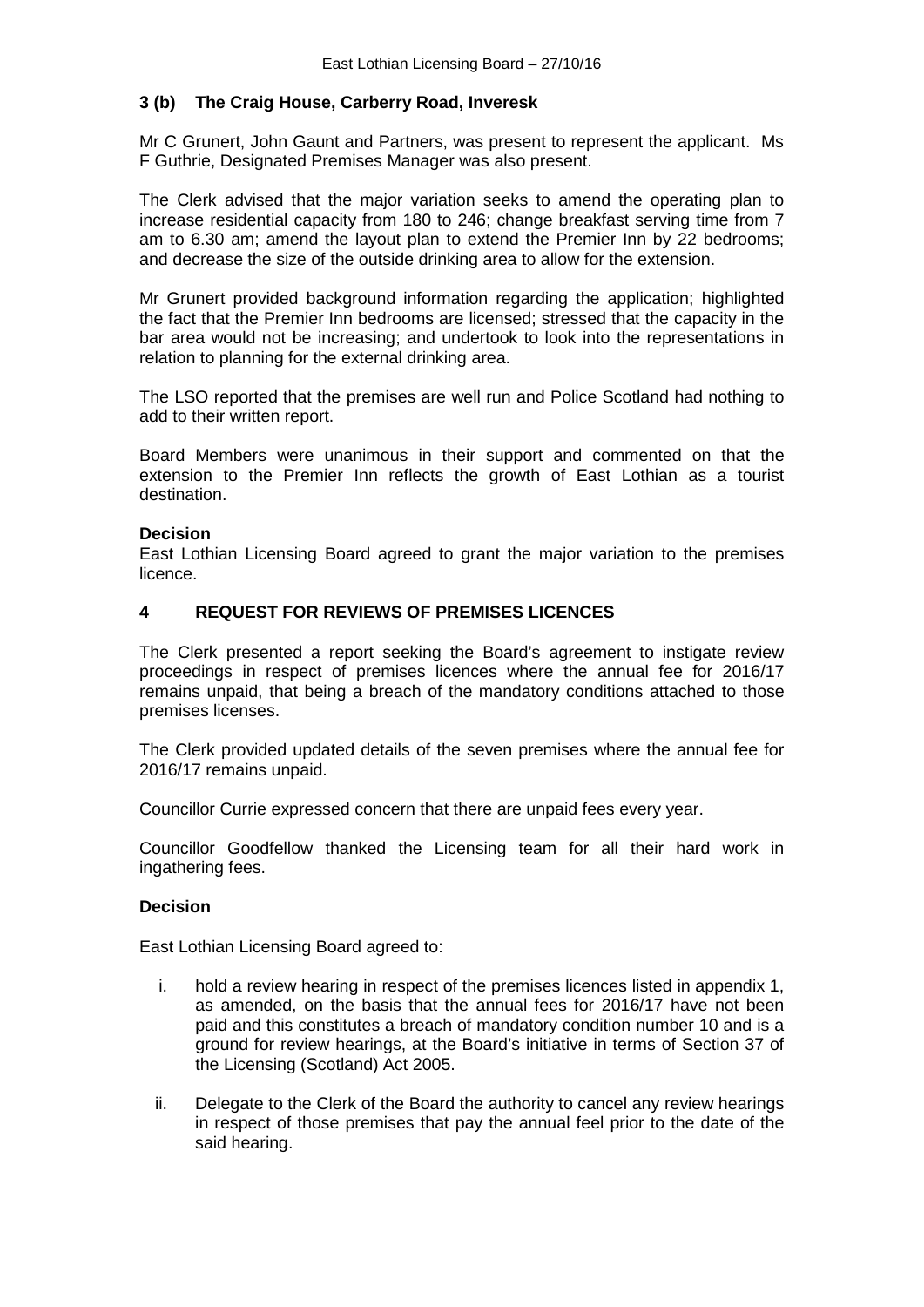## **5 PERSONAL LICENCE**

## **Emma Smillie**

Mr A Macdonald, Macdonald Licensing, was present to represent the applicant. Ms Smillie was also present.

The Clerk advised that Ms Smillie had disclosed her conviction on the application form and that a letter of support had been received from her employer.

Mr Macdonald provided pertinent background information and pointed out that Police Scotland are not objecting to the licence being granted.

Councillor McAllister appreciated Ms Smillie's honesty; Councillor Currie stressed that the trust and confidence in Ms Smillie demonstrated by her employer are of the utmost importance; Councillor Innes commented that Ms Smillie had changed her lifestyle and is clearly a valuable part of her employer's team; and Councillor Grant acknowledged the remorse shown by the applicant.

#### **Decision**

East Lothian Licensing Board agreed to grant the personal licence.

*Sederunt: Councillors Grant and Innes left the meeting*

## **6 GRANT OF PREMISES LICENCE**

# **6 (a) Macmerry Bowling Club, West Bank Road, Macmerry – Bowlers**

**6 (b) Macmerry Bowling Club Pavilion, West Bank Road, Macmerry – Miners' Welfare**

Mr S McGowan, TLT Solicitors, was present to represent Macmerry Bowling Club, West Bank Road, Macmerry – Bowlers (The Bowlers). Mr E Dickson, Secretary, and Mr D Dixon, Treasurer, were also present.

Mr A Macdonald, Macdonald Licensing, was present to represent Macmerry Bowling Club Pavilion, West Bank Road, Macmerry – Miners' Welfare (The Miners). Mr J Fortune, Club President, was also present.

The Clerk advised that this is an unusual situation as two applications had been received for these premises and that the Board would therefore hear both of these together.

Mr McGowan raised a number of preliminary matters regarding the competency of the Miners' application in relation to the right to occupy the premises in question. He then provided a comprehensive account of events from 2007 which he considered pertinent to the applications. In particular he highlighted an agreement dated 20 May 2014 which outlined lease and licence arrangements for the premises; stated that bar facilities have not been provided by the Miners in the agreed manner; and that the Miners are therefore in breach of the agreement between them and the Bowlers. He urged the Board to take a view on the competency of the Miners' application before debating the merits of both applications.

Mr MacDonald indicated that his involvement is very recent and therefore appreciated being granted a short adjournment to discuss the papers with his client. He then provided his interpretation of the background situation. He added that there